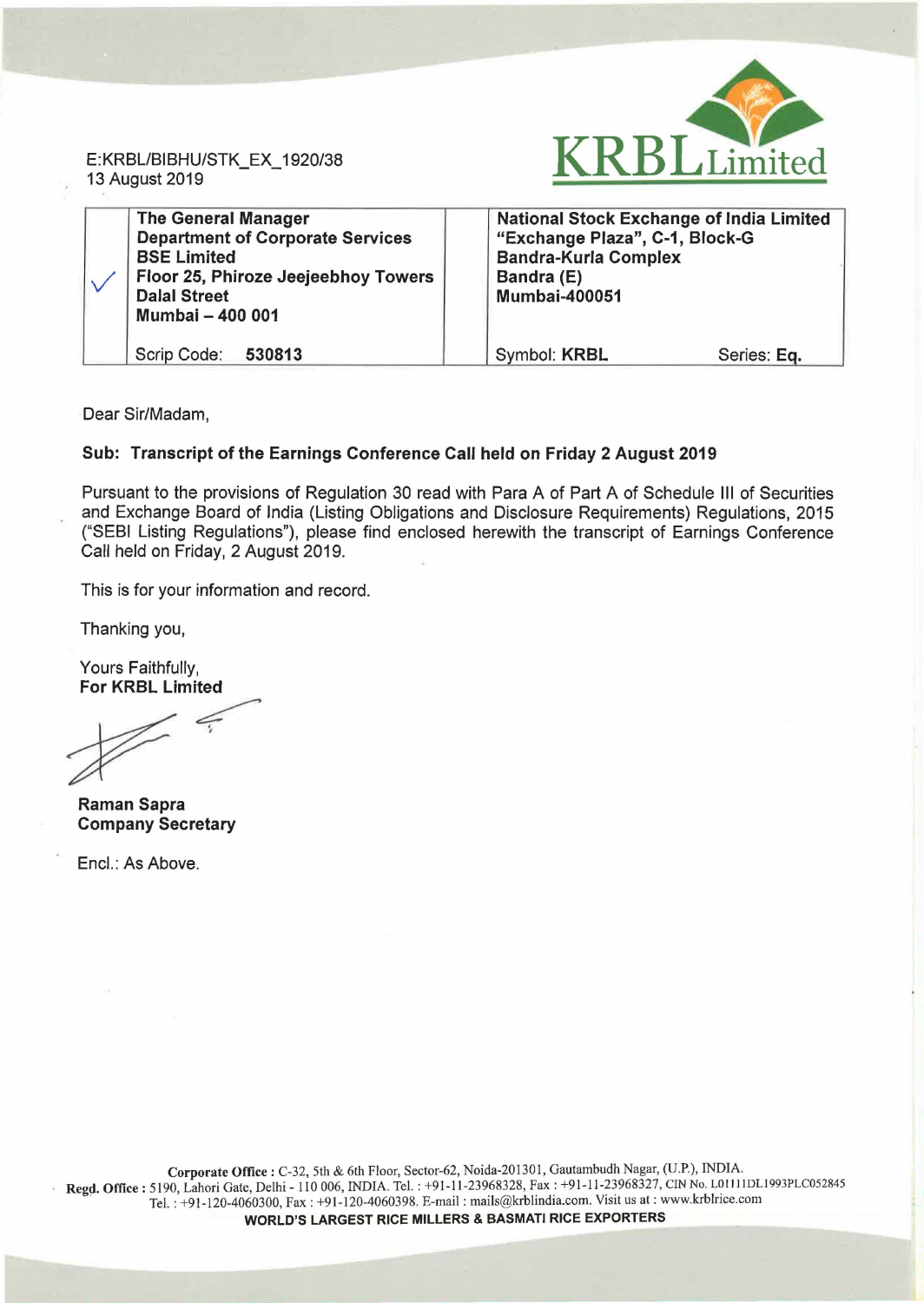

Dear Sir/Madam,

## Sub: Transcript of the Earnings Conference Call held on Friday 2 August 2019

Pursuant to the provisions of Regulation 30 read with Para A of Part A of Schedule Ill of Securities and Exchange Board of India (Listing Obligations and Disclosure Requirements) Regulations, 2015 ("SEBI Listing Regulations"), please find enclosed herewith the transcript of Earnings Conference Call held on Friday, 2 August 2019.

This is for your information and record.

Thanking you,

Yours Faithfully, For KRBL Limited

Raman Sapra Company Secretary

Encl.: As Above.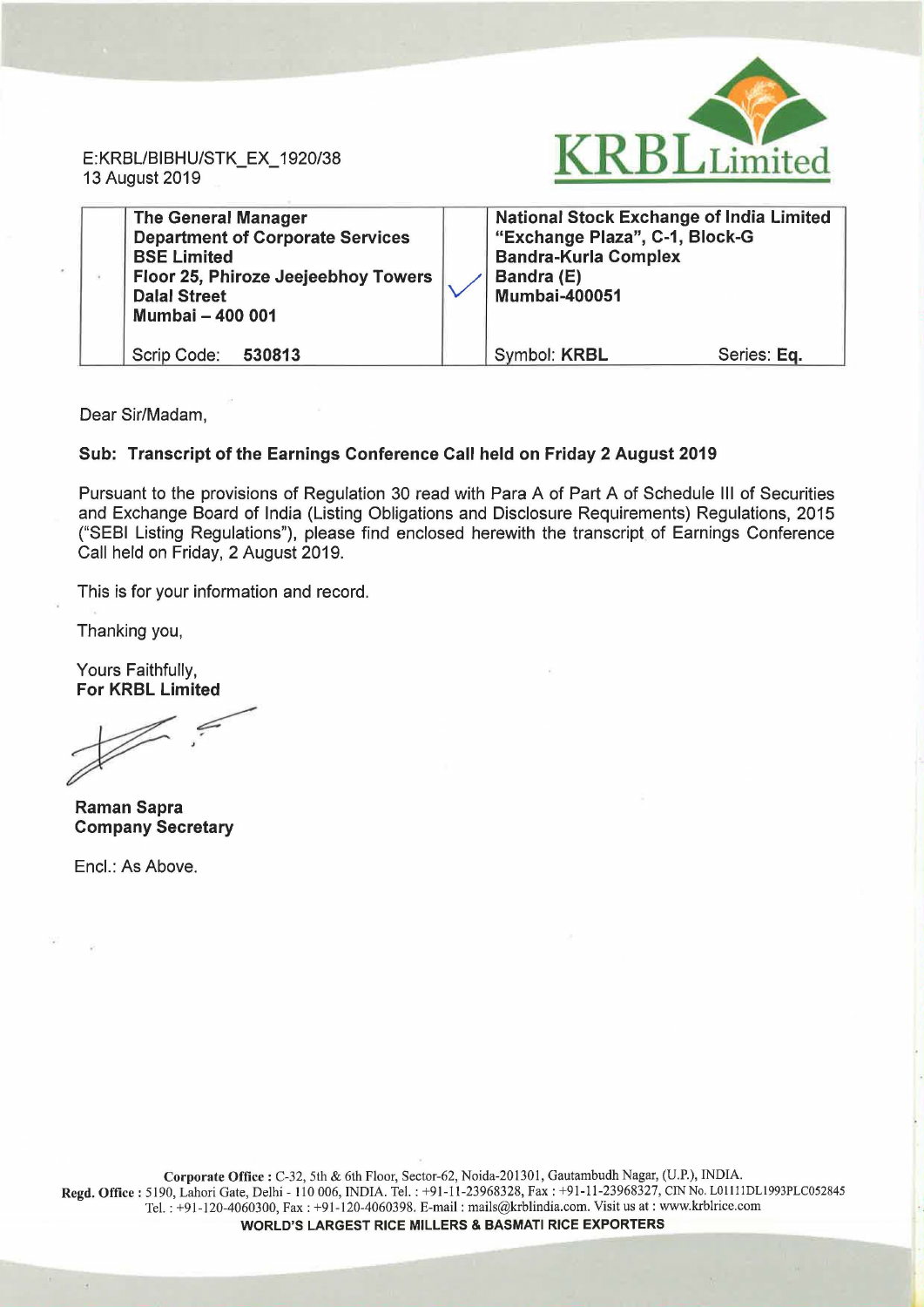

# "KRBL Limited Q1 FY'20 Earnings Conference Call"

**August 02, 2019** 

**MANAGEMENT: MR. ANIL KUMAR MITTAL - CHAIRMAN & MANAGING DIRECTOR, KRBL LIMITED MR. ANOOP KUMAR GUPTA - JOINT MANAGING DIRECTOR, KRBL LIMITED MR. RAKESH MEHROTRA - CFO, KRBL LIMITED MODERATOR: MR. ANIRUDDHA JOSHI – ICICI SECURITIES LIMITED**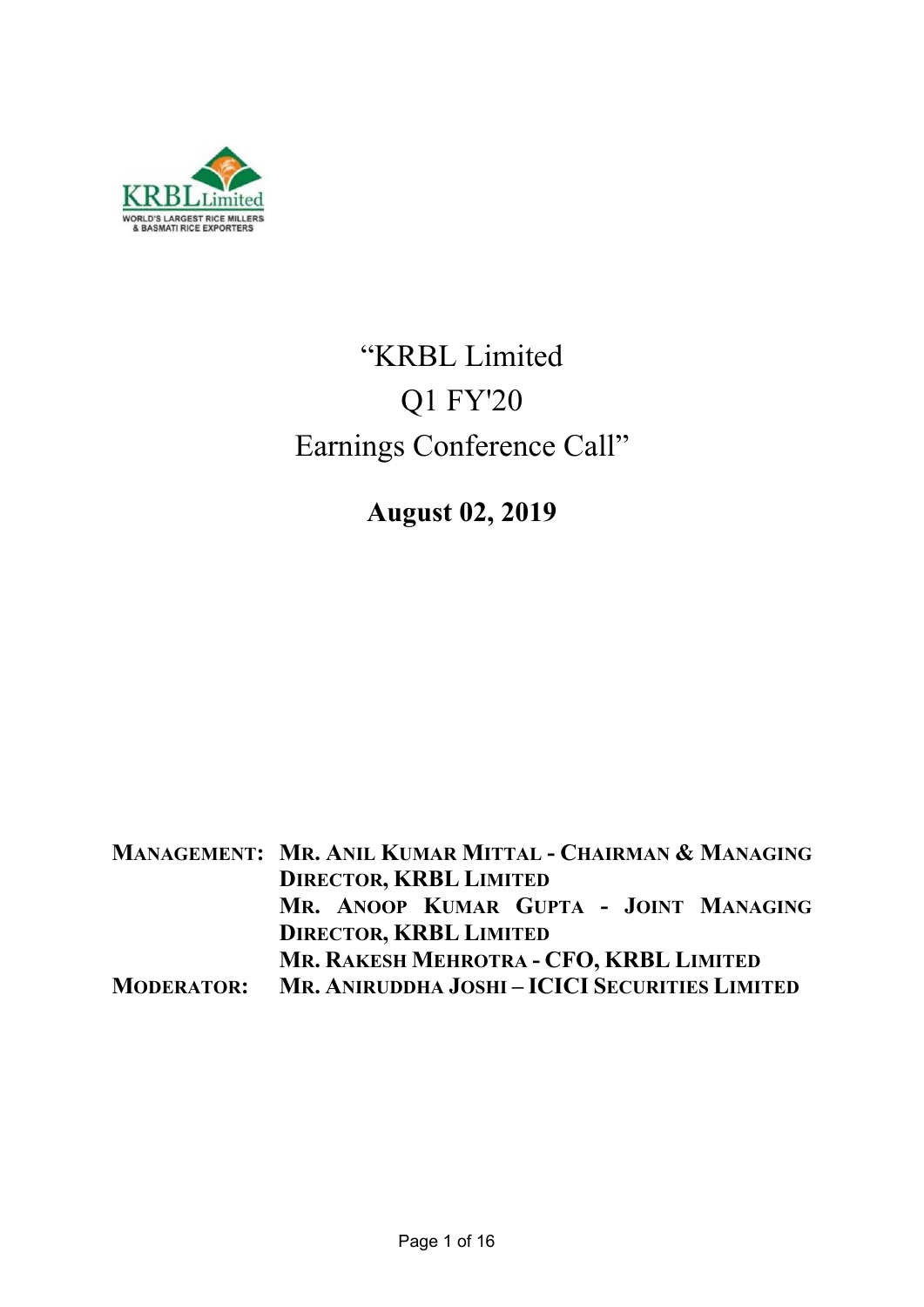

- **Moderator:** Ladies and gentlemen, good day and welcome to the KRBL Limited Q1 FY '20 Earnings Conference Call hosted by ICICI Securities Limited. As a reminder, all participant lines will be in the listen-only mode and there will be an opportunity for you to ask questions after the presentation concludes. Should you need assistance during the conference call, please signal an operator by pressing \* then 0 on your touchtone phone. Please note that this conference is being recorded. I now hand the conference over to Mr. Aniruddha Joshi from ICICI Securities Limited. Thank you and over to you.
- **Aniruddha Joshi:** Yes. Thanks, Steven. On behalf of ICICI Securities, we welcome you all to Q1 FY '20 Results Conference Call of KRBL Limited. We have with us the management team; Mr. Anil Kumar Mittal – Chairman and Managing Director; Mr. Anoop Kumar Gupta – Joint Managing Director; and Mr. Rakesh Mehrotra – CFO. So now I hand over the call to the management of KRBL Limited for their initial comments on the company and the quarterly performance. Thanks, and over to you, sir.
- **Rakesh Mehrotra:** Good afternoon, ladies and gentlemen. Welcome to KRBL Limited's Q1 Earnings Conference Call. Thank you ICICI Securities for managing this call today. Our investor presentation is available on the stock exchanges and website for your easy reference.

Talking about the performance of the quarter, revenue from the operations is at INR 1,218 crores, an increase of 64% as compared to the same period last year. We achieved an overall volume growth of 20% in the Indian market, at the back of strong focus on the branding, customer engagement and strengthened distribution network. Export contribution to our revenue increased to 51% in Q1 FY'20 from 36% in the same period last year, at the back of a strong demand environment. EBITDA is at INR 240 crores as compared to INR 183 crores in the same period last year. There is an increase of 31% of EBITDA.

PBT for the quarter is at INR 199 crores as compared to INR 149 crores for the same period last year, an increase of 34%. PAT for the quarter is at INR 136 crores as compared to INR 100 crores for the same period last year, an increase of 36% year-on-year.

I would like to conclude by saying that we are excited about the long-term growth opportunities for our business and are confident of taking the company to greater heights. With this, I will hand over the floor to Mr. Anoop Gupta for his comments.

**Anoop Kumar Gupta:** Thank you, Mr. Mehrotra. On the macro front, I would like to reiterate that demand for the rice remains strong. The rice production for the country has also reached a record high of 116 million tonnes. Rice exports in India have also reached a record high. Basmati rice exports are also on the verge of clocking the highest ever number. This has also reflected in our export contribution, which is 51% for this quarter as compared to 36% in the same period last year. Our strategy on increasing volumes, along with a favorable demand environment, is yielding results.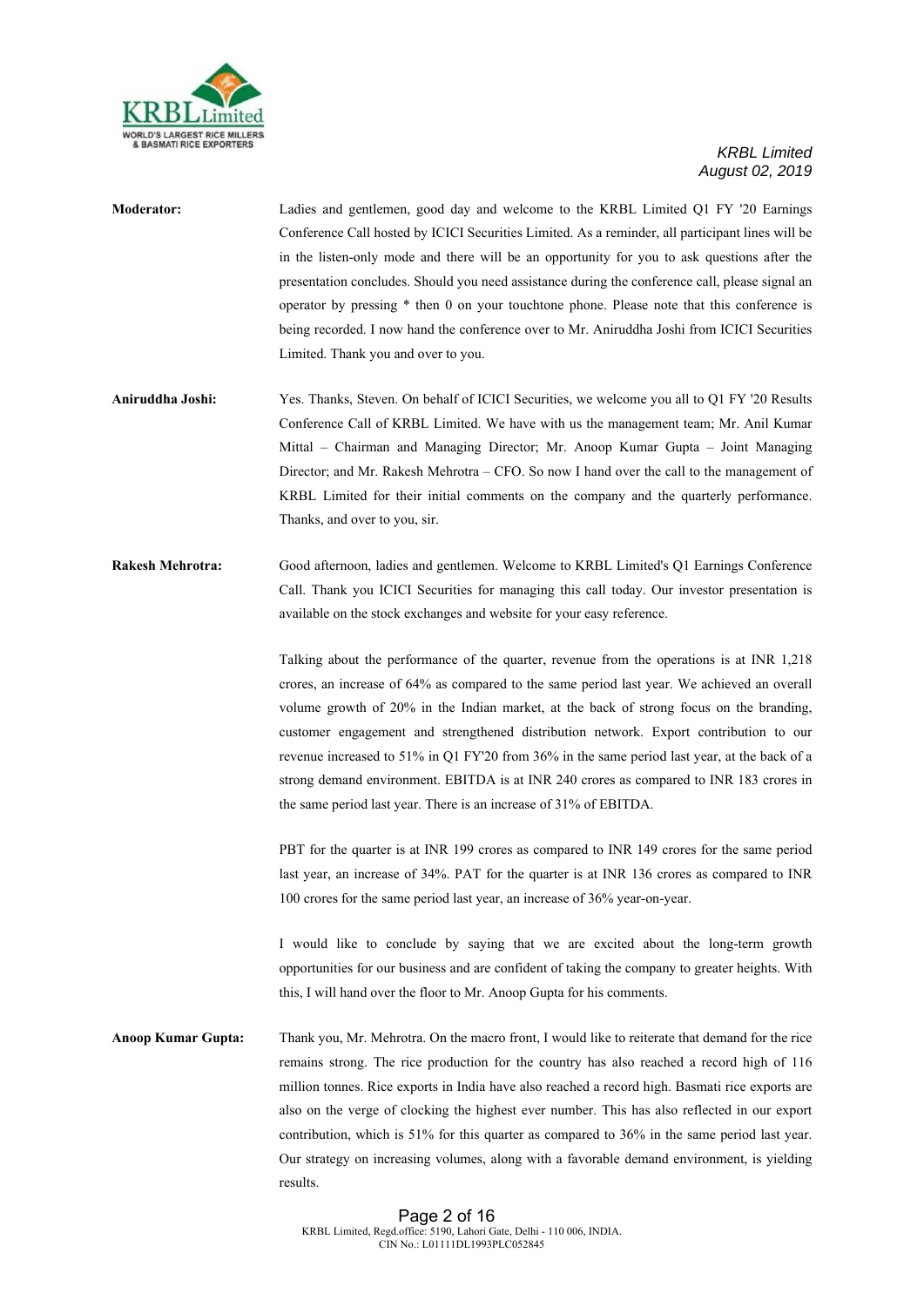

We have spent  $\sim$ 2% of sales on promotional expenses for the quarter. On the sanctions applied by U.S. on Iran, we would like to reiterate that the same would not affect KRBL Limited and Iran continues to be the largest importer of Basmati rice from India. Exports to Iran have reached a level of 1.48 million tonnes in FY '19 as compared to 0.79 million tonnes in the previous year. This is a growth of almost 87%. We are capitalizing on this opportunity and continue to remain unaffected because of rupee payment mechanism introduced sales backed by LCs and the history of good payment terms.

We remain committed to grow our business in domestic and international markets and expect to grow multifold over the next 5 years. Our expedition is to mark our top line at INR 8,000 crores at the back of our strong and widespread distribution network across India, a huge contract farming network covering 2,50,000 acres, strong R&D capabilities and global presence.

Talking about the IT demand notice, I would like to reiterate that we are confident of the case being in our favor. As on 30th June 2019, we have paid INR 111 crores towards the tax demand notice. We remain committed to grow our core business in domestic as well as international markets and continue to deliver similar results.

With this, I now open the floor for questions.

**Moderator:** Thank you very much. We will now begin the question and answer session. The first question is from the line of Shailesh Kumar from Sunidhi Securities. Please go ahead.

**Shailesh Kumar:** Sir, I have a couple of questions. Our export realizations have gone down by almost 8% on Yo-Y basis. So, if you could help me understand the reason behind the same? And by when do we expect our income tax dispute to be settled properly?

Anil Kumar Mittal: Actually, in basmati exports or even in the domestic market, there are various segments of the market. One is the high segment, where we sell India Gate Classic, India Gate Super, etc. and they are very highly priced. Then comes the second segment, which is priced around INR70 to INR80 across the segment. Then the third is between INR60 to INR70. Then comes the broken rice, which is INR35 to INR60. So, these are the three to four segments in which the domestic and international business takes place. And as far as exports are concerned, we took a conscious decision that we have to be quite aggressive because of two reasons. One, it was the Ramadan period and there was a demand in Middle East. And today, 70% of our rice exported is to Middle East. So, we focused and took the advantage of Ramadan, which falls between April and May. Secondly, to become aggressive and to sell the market, we knew that the middle segment will buy more rice than the upper top segment, which is again - India Gate Classic or India Gate Super. So, the main sales which have come out is from the middle segment, and that is why the prices, realization and EBITDA has come down.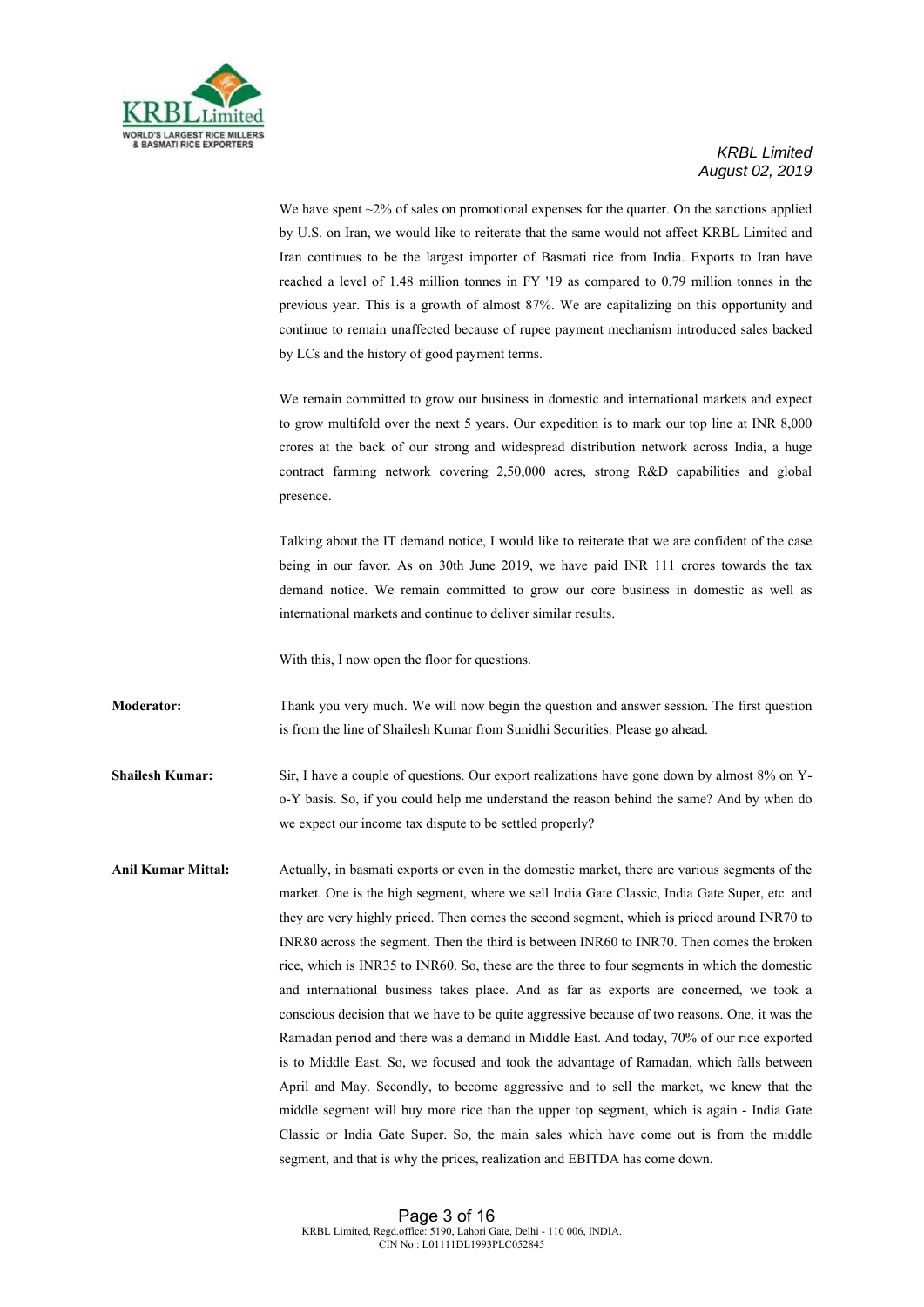

| <b>Anoop Kumar Gupta:</b> | And as far as IT is concerned, we have submitted all the documents and we are awaiting the<br>orders. And we are quite hopeful that the orders will be in our favor.                                                   |
|---------------------------|------------------------------------------------------------------------------------------------------------------------------------------------------------------------------------------------------------------------|
| <b>Shailesh Kumar:</b>    | Sir, because what we have seen that, of late, the IT department has gone very aggressive and<br>they are targeting every possible nook and corner to garner revenue. So, what is the probability<br>then in this case? |
| <b>Anoop Kumar Gupta:</b> | It we talk on merits; our case is very strong. And I hope minimum 90% to 95% relief would be<br>given.                                                                                                                 |
| <b>Shailesh Kumar:</b>    | And by when do we expect the matter to be over?                                                                                                                                                                        |
| <b>Anoop Kumar Gupta:</b> | Our submissions are complete. Now we are awaiting the order, it can be any day.                                                                                                                                        |
| <b>Shailesh Kumar:</b>    | Okay. And I may like to squeeze one more question. What is the update on this ED case,<br>which was declared a couple of weeks back?                                                                                   |
| <b>Anil Kumar Mittal:</b> | In the ED case, we have taken a legal opinion from 2-3 lawyers, and the opinion is that this<br>case is not sustainable. In appellate authority, this attachment will go away. It is a matter of<br>another 3 months.  |
| <b>Moderator:</b>         | Thank you. The next question is from the line of Akash Shah from Asian Market Securities.<br>Please go ahead.                                                                                                          |
| <b>Akash Shah:</b>        | What was the debtor's level as on June '19?                                                                                                                                                                            |
| <b>Rakesh Mehrotra:</b>   | What is the debtor level?                                                                                                                                                                                              |
| <b>Akash Shah:</b>        | Debtors and net debt level.                                                                                                                                                                                            |
| <b>Anil Kumar Mittal:</b> | On June '19?                                                                                                                                                                                                           |
| <b>Akash Shah:</b>        | Sir, yes, June '19. For Q1, FY '20.                                                                                                                                                                                    |
| <b>Rakesh Mehrotra:</b>   | Yes, our debtors are around INR 297 crores as on June 30, 2019.                                                                                                                                                        |
| <b>Akash Shah:</b>        | The same that was there on March '19?                                                                                                                                                                                  |
| <b>Rakesh Mehrotra:</b>   | Yes. I would say, probably here and there, because in power division, the debtors go a little<br>higher because it was peak season period. So, debtors of the power segment goes up.                                   |
| <b>Akash Shah:</b>        | Okay. And the net debt level?                                                                                                                                                                                          |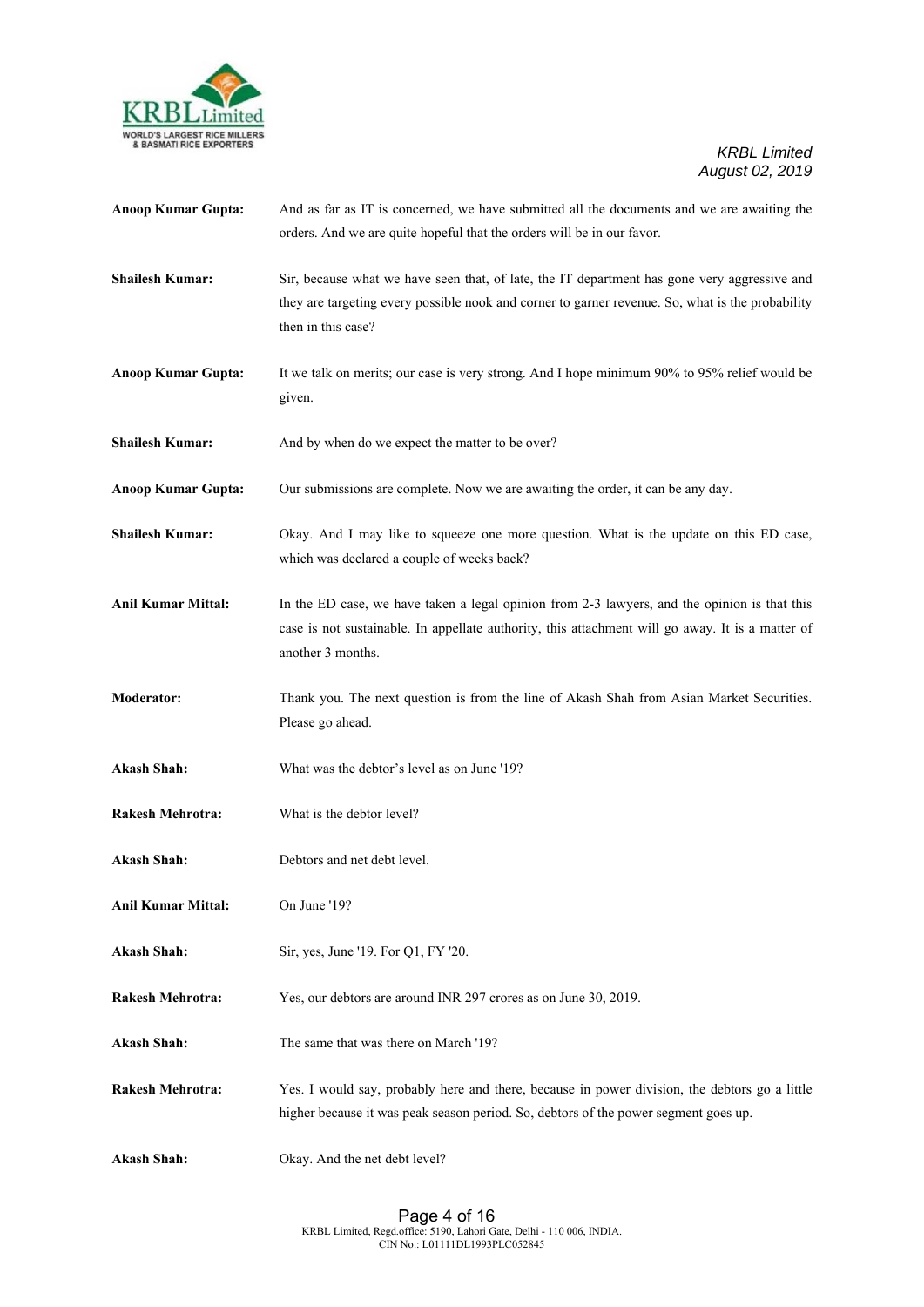

| <b>Rakesh Mehrotra:</b>   | Net debt level will be around 714 crores, approximately.                                                                                                                                                                                                                                                                                           |
|---------------------------|----------------------------------------------------------------------------------------------------------------------------------------------------------------------------------------------------------------------------------------------------------------------------------------------------------------------------------------------------|
| <b>Akash Shah:</b>        | Should we expect it to be negligible by the end of Q2 FY '20?                                                                                                                                                                                                                                                                                      |
| <b>Rakesh Mehrotra:</b>   | The debtors will continue because we had a business of INR 4,000 crores plus or INR1200<br>crores in a quarter, so the debtors will always be there however net debt may be negligible.                                                                                                                                                            |
| <b>Akash Shah:</b>        | I was asking about net debt leverage.                                                                                                                                                                                                                                                                                                              |
| <b>Anoop Kumar Gupta:</b> | You mean the bank finance?                                                                                                                                                                                                                                                                                                                         |
| <b>Akash Shah:</b>        | Yes, bank finance.                                                                                                                                                                                                                                                                                                                                 |
| <b>Anoop Kumar Gupta:</b> | Yes. Debt if you talk as on date the net debt is INR280 crores.                                                                                                                                                                                                                                                                                    |
| <b>Rakesh Mehrotra:</b>   | It has come down from peak level of INR1,800 crores - 1,900 crores to INR280 crores till date.                                                                                                                                                                                                                                                     |
| <b>Akash Shah:</b>        | Okay. That is good to hear.                                                                                                                                                                                                                                                                                                                        |
| <b>Rakesh Mehrotra:</b>   | And it should be zero by the end of Q2.                                                                                                                                                                                                                                                                                                            |
| <b>Akash Shah:</b>        | Great. I wanted to ask one more question. In the last conference call, you had said that we were<br>expecting the final hearing for the IT case on $7th$ June 2019. So, what has led to the delay of the<br>order?                                                                                                                                 |
| <b>Anoop Kumar Gupta:</b> | The hearing and submissions are complete, we are awaiting the order. Now it is up to the<br>officer when he issues the order. From our side, everything has been done.                                                                                                                                                                             |
| <b>Akash Shah:</b>        | Okay. So, do we expect any clarity in this quarter or it may take a few more months?                                                                                                                                                                                                                                                               |
| <b>Anoop Kumar Gupta:</b> | No, definitely within this quarter.                                                                                                                                                                                                                                                                                                                |
| <b>Moderator:</b>         | Thank you. The next question is from the line of Varun Goenka from Reliance Mutual Fund.<br>Please go ahead.                                                                                                                                                                                                                                       |
| Varun Goenka:             | My question is that the vision that we have put out of INR8,000 crores approximately in 5<br>years, it will just help if you could break down on how we are looking at the volume growth,<br>value growth, pricing, exports, domestic, etc. If you could just give us directionally some idea<br>as to how we are going to get to this aspiration? |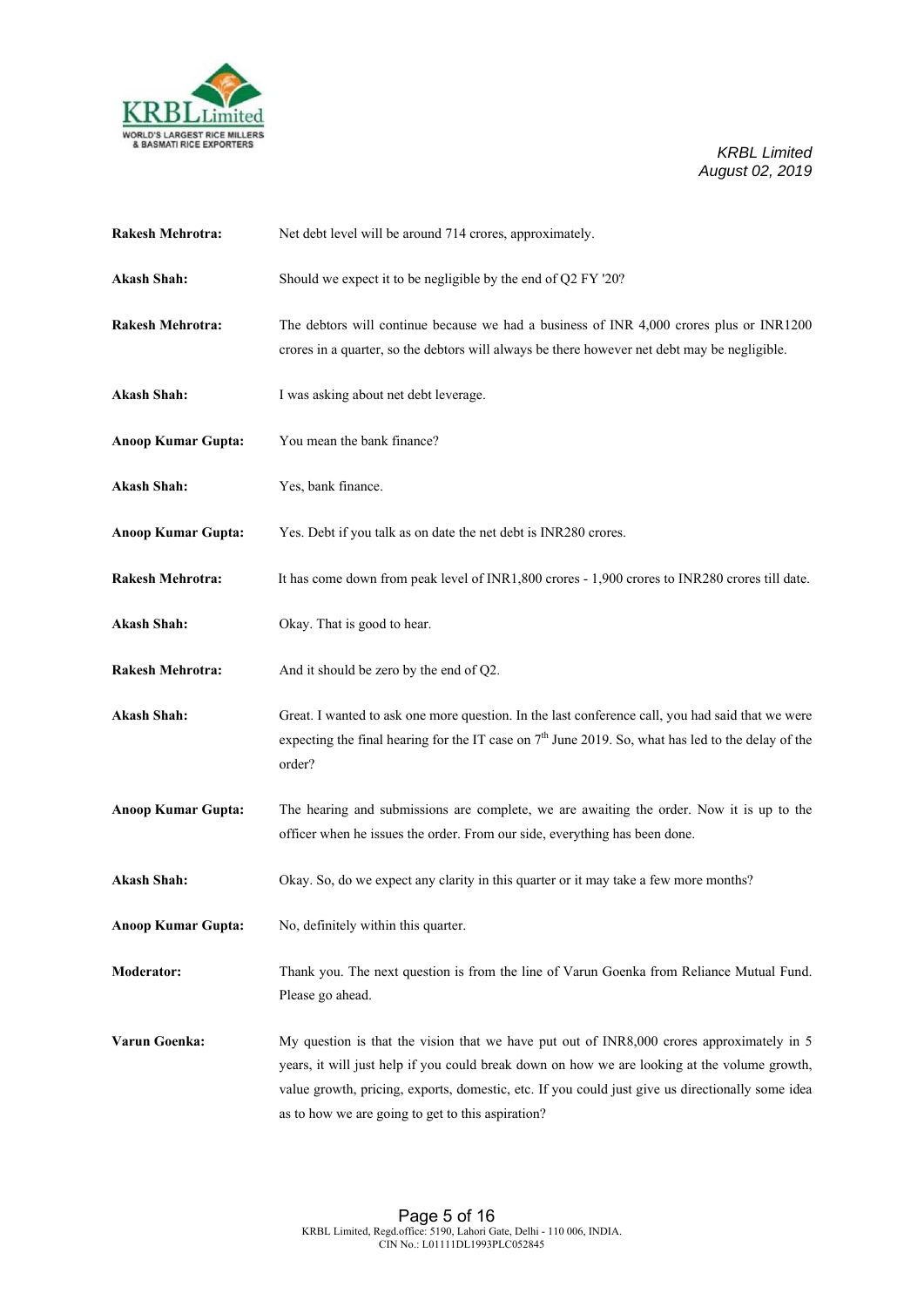

**Anil Kumar Mittal:** We have mentioned many times that basmati rice exports out of the country were just 500,000 tonnes in the year 2000. In last 19 years, it has jumped to 4.4 million tonnes. The two countries which are responsible for this increase are Iran and Iraq. Iraq has started buying around 350,000 tonnes and Iran has started buying about 1.4 million tonnes. Now these are quite huge quantities because Iran itself is about 33% - 34%. Looking through the volume growth in last 19 years, and if you look at the KRBL pattern of rising, it has also moved in the same pattern what it has moved in the global and international market. But there has been a tremendous volume and value growth in domestic market, the credit of which goes to our domestic team headed by Anoop. That definitely requires praise because today we are at 36%-37% of the total branded market. In the rice industry, there are many players/traders, but the entry point is very low. So, there are some substandard traders/manufacturers that are selling substandard basmati rice at a very low price, which disturbs our branded and top-quality basmati rice. Still, 50% of the consumers do not know the difference between a good and a bad basmati rice and they go on a price war and a price front. And that is why, in domestic, we could have done much better than what we have done now, if that knowledge among customers would have been there, which we feel that in next 4-5 years this trend will change. Looking to the FSSAI norms, Looking to the quality norms, Looking to the new technologies coming, the consumers will be more educated what is the real basmati and that share will go to the quality players, and one of them is KRBL.

> So, therefore, we feel that this global market will come to 6 million - 6.5 million tonnes. In the Middle East there is a population jump everywhere. If you look at the growth, it is 6% every year, with an exception of Iran and Iraq. Domestic market, at the present, is at 2% of the total rice consumption in the country which we believe would multifold into as far as consumption is concerned. So, we feel that INR8,000 crores we can reach in 5 years or it could take us 6 years, or it could be done early too, after all it's a commodity. But we are sure, looking at the growth into this segment of Basmati rice within the rice segment, we are going to grow.

**Varun Goenka:** Iran exports are 1.4 million tonnes. What is the provision? What is the outlook there? To increase or will it remain at this level? It has increased from 1 million tonnes to 1.4 million tonnes.

**Anil Kumar Mittal:** Good question. See, Iran's total consumption of rice is 3.2 million tonnes to 3.3 million tonnes. There was a time when Iran used to grow 2.5 million tonnes and only 500-600 million tonnes used to be imported & that too from three/four sources - It was Pakistan, Vietnam, Thailand and a part of Uruguayan and American rice. As the time passed, they started importing. The first time Iran imported Indian Basmati rice in 2007 and 2008. From 2007 and 2008, within 10- 11 years, we have reached to 1.3 million to 1.4 million tonnes. And the reason was that, due to sanctions, Iran could not import any rice, either from Vietnam or Thailand or from Uruguay. Earlier Pakistan was our very big competitor because all the rice smuggled through Afghanistan, was total Pakistani rice. And in the open market, the value of toman, which is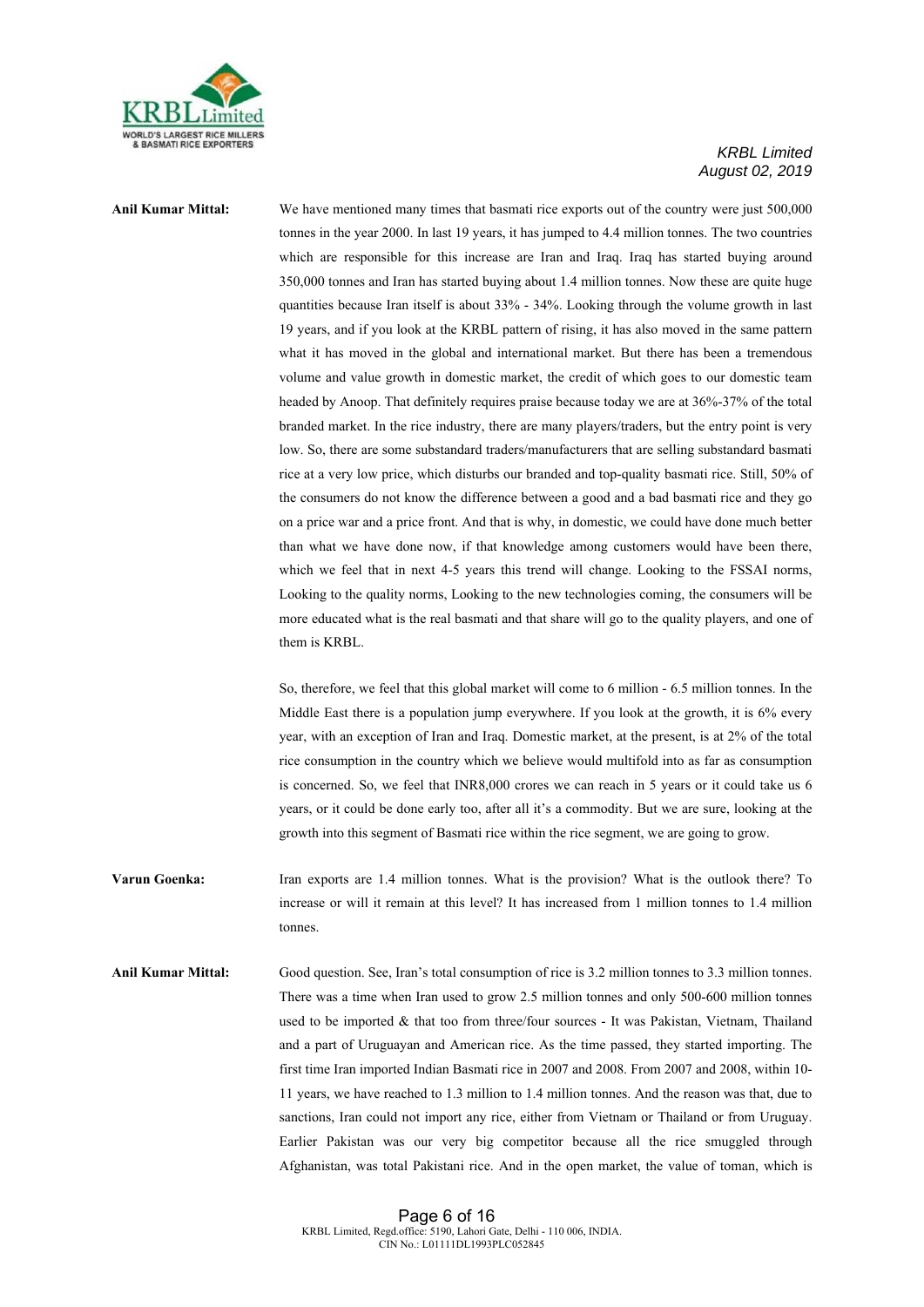

against \$1, you get 4,500 toman for the import out of India, which is the official import, you get about 10,000 toman to 12,000 toman for \$1 if you go into the black market. So, it is not workable as far as that smuggling which used to be 100,000 or 200,000 tonnes a year. So, we believe looking to the sanctions, looking to the demand, depleting their own production every year because of the urbanization of the area where basmati was grown, I feel that a time will come when Iran will import 2.2 million tonnes from the world. Till these sanctions are there, India would be the biggest gainer.

- **Varun Goenka:** Just one final thing, I think we are one of the most respected food companies today in India. And in terms of size and scale also, we are dominant in every way back end and in distribution and in brand. But last 12 months, there have been several setbacks, both from the industry and of course, KRBL-specific. So today, our company is trading at extremely low valuation. So, have the promoters thought of anything shoring up our holding in any way or reallocating resources between our power capital versus our core consumer company? Any plan that we foresee over the next 12 months?
- **Anoop Kumar Gupta:** Varun, we are discussing this thing within ourselves, we have not decided anything as on date.
- **Varun Goenka:** Any other news in the industry or in the company which could be a possible headwind to us?
- **Anil Kumar Mittal:** There have been many good news, I can tell you. See, one thing is that definitely, once you are in a scanner of ED, it's not a good sign for any company. And that is the reason the stock prices have come down. There's no doubt about it. And in our 50-60-70 years of the business, we realized one thing, that one mistake of yours can destroy the whole effort, the whole transparency, the whole goodwill. Everything can go away. And let me tell you, the mistake with KRBL was taking off Gautam Khaitan as our independent director. Other than that, we are nowhere in the picture. It is a matter of time, you also know that anything that comes in the scanner of ED, they will never leave you. It will be the courts and the judicial and will be the rule of the country, rule of the law, which is going to get us out of this problem. Might take 2/3 months, might take 4 months. But we will be out of it. Again, I am telling you on oath that directly, indirectly, in any sphere we are not involved into those criminal matters in what they are trying to involve us. I am talking on oath.
- **Varun Goenka:** So, in this season, if you could help us what the outlook is. And how will our bank debt strategy change? I was discussing should we become more diversified in our banking channel because right now, we are quite concentrated. Or how do you think the banking channel might behave because of the ongoing crisis? And our industry outlook on paddy for this season, Sir?
- **Anil Kumar Mittal:** On the banking, there is no problem. We have a consortium of banks and they are about 10 banks. We are not concentrated to one bank. SBI is the lead bank and we don't find any problem in the banking. You see, as on date, total outstanding is about INR280 crores, which is going to be zero in Q2. I don't see any questions on the bank or any credibility issue.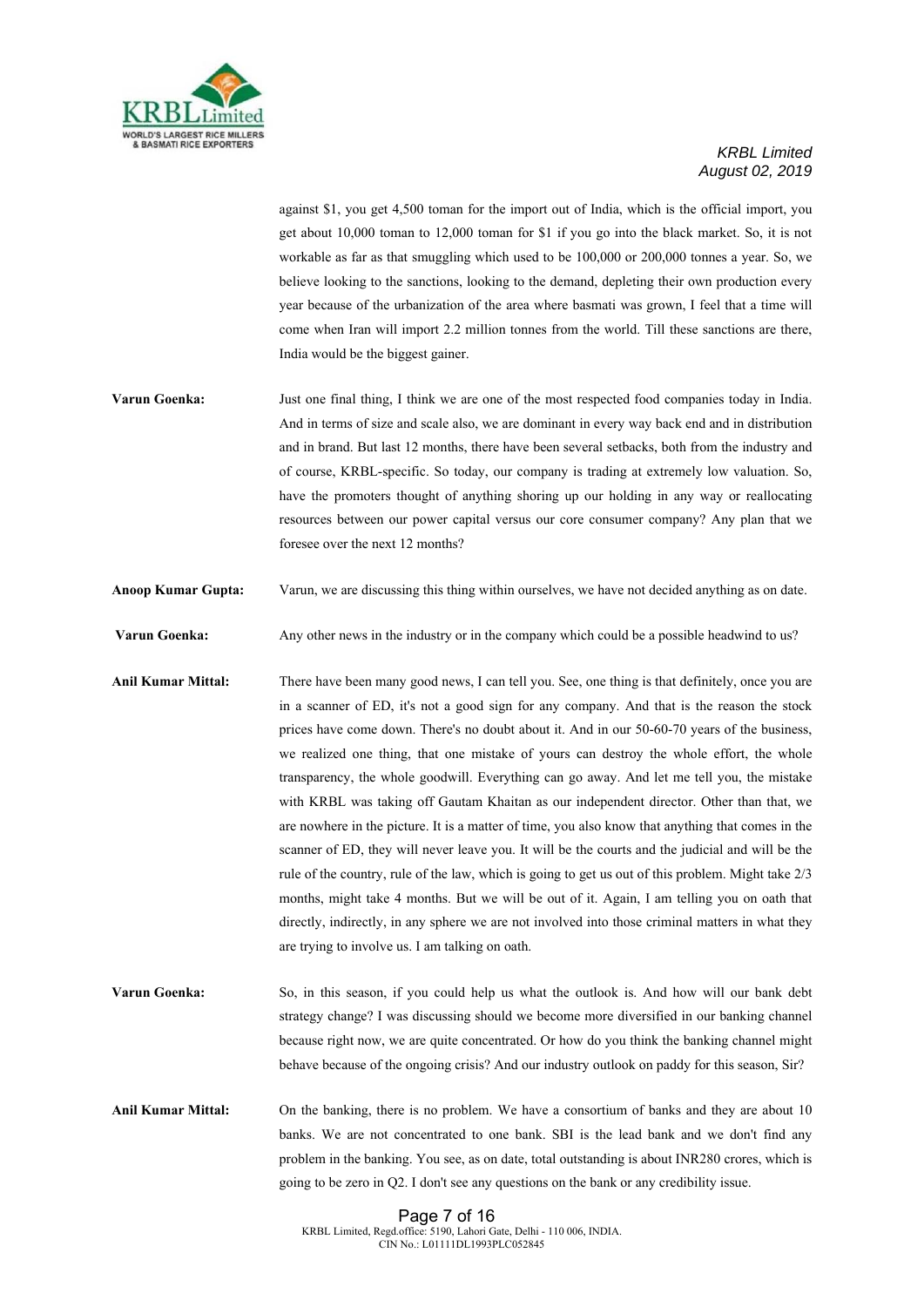

| Varun Goenka:             | Sure. If Mehrotra, you can give us the inventory data, that will be all from myself.                                                                                                                                                                                                                                                                                                                                                                                                                                                                                                                                                                                                                                                                                                                                                                |
|---------------------------|-----------------------------------------------------------------------------------------------------------------------------------------------------------------------------------------------------------------------------------------------------------------------------------------------------------------------------------------------------------------------------------------------------------------------------------------------------------------------------------------------------------------------------------------------------------------------------------------------------------------------------------------------------------------------------------------------------------------------------------------------------------------------------------------------------------------------------------------------------|
| <b>Rakesh Mehrotra:</b>   | We are having a total paddy stock of 222,685 metric tonnes, valued at INR766.46 crores.<br>Average price is INR34,400 per metric tonne. And we are having rice stock of 325,315 metric<br>tonne, valued at INR1,612.80 crores. Average price is INR49,577 per metric tonne.                                                                                                                                                                                                                                                                                                                                                                                                                                                                                                                                                                         |
| Moderator:                | Thank you. The next question is from the line of Amit Doshi from Care Portfolio Managers.<br>Please go ahead.                                                                                                                                                                                                                                                                                                                                                                                                                                                                                                                                                                                                                                                                                                                                       |
| <b>Amit Doshi:</b>        | Exports, which have been doing phenomenally well since last 2 quarters, now crossing 600<br>crores. As you mentioned, we wanted to go aggressive, and probably Iran is also under consent<br>to buy more from India. What portion of this do you believe is sustainable? And what were<br>one-offs basically of this order which were probably done to lower the realization?                                                                                                                                                                                                                                                                                                                                                                                                                                                                       |
| <b>Anil Kumar Mittal:</b> | First of all, as far as the Iran business is concerned, it is a sustainable business because the<br>consumption is going to increase. And we feel, this is our personal feeling as a company and as<br>a rice export association also, that we have seen in the past that whenever the sanction of such<br>problems have come, the food commodities are always kept out of the sanction as in case of<br>North Korea. There are very heavy sanctions on North Korea except the food. Food is still<br>being imported by various parts of the neighbors and other countries. So therefore, as far as<br>basmati rice is concerned, because they consume basmati rice mostly, instead of using long-<br>grain rice, the total consumption has shifted to basmati rice and therefore it is a sustainable<br>business as far as KRBL is concerned.      |
|                           | At present, in that trade there is a problem that about INR1,000 crores of export money has<br>been detained in Iran because of the currency fluctuation.                                                                                                                                                                                                                                                                                                                                                                                                                                                                                                                                                                                                                                                                                           |
|                           | That is why KRBL, in last 30 years have been quite choosy in selecting the business and the<br>process. Every business which KRBL has done with Iran is against letter of credit and all the<br>payments have come to us. So as far as that part is concerned with Iran, we are quite safe. It is<br>your decision that how you want to conclude. I can export a much larger quantity to Iran. Then<br>we have to see the pricing. We have to see the payments. We have to see so many other<br>consequences while dealing with Iran. We are now more interested to expand our business<br>more into Middle East, more into Iraq and other countries, but not too much into Iran alone.<br>We are expecting this year the exports, quantum wise will increase to 5 million tonnes, and we<br>also expect that would be a 10% growth in our exports. |
| <b>Amit Doshi:</b>        | So, there is nothing that is kind of one-off done at a lower realization. Even if it continues, I                                                                                                                                                                                                                                                                                                                                                                                                                                                                                                                                                                                                                                                                                                                                                   |

mean, which we believe is sustainable, so this lower realization could continue basically?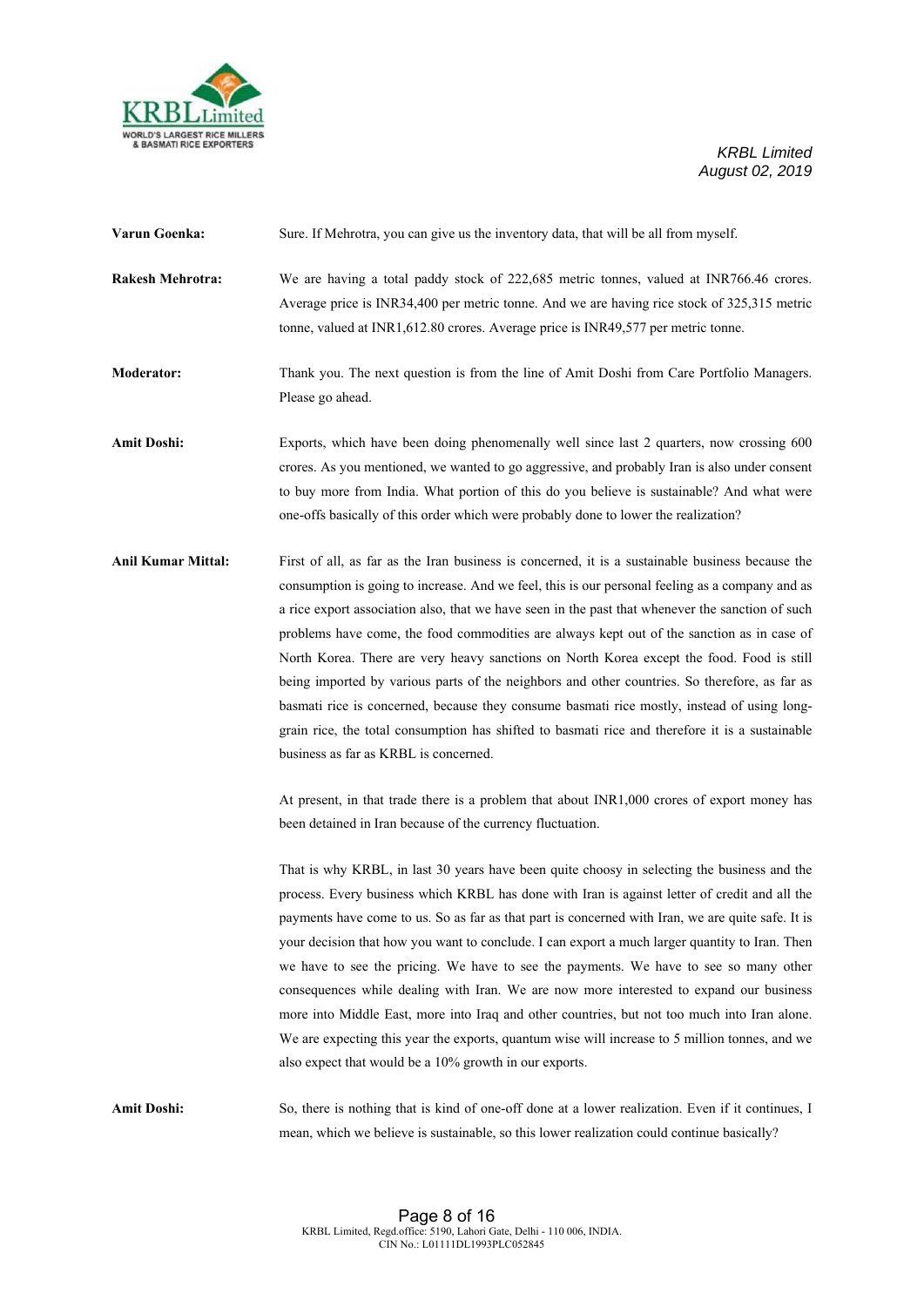

- **Anil Kumar Mittal:** It can continue also. Otherwise, EBITDA will remain the same of 24% 25%. If you look at our premium sales, still the realizations are much better, which is around 1,02,000 rupees per metric tons and if you calculate the EBITDA on that Basis, it will come to 24% - 25%. Our premium segment sales have not been dropped and they are increasing by 4% - 5% every year. That cannot increase by 10% or 15%. If we have to show an increment of 10% both in top line and bottom line, then we have to be aggressive in selling to countries like Iraq  $\&$  Iran, to medium segments.
- **Amit Doshi:** Sir, in terms of this monsoon, which is now doing fairly well, can you give some idea about basmati acreage or on the raw material side, some scenario or some guidance on that?
- **Anil Kumar Mittal:** Yes. There were late monsoons. And still the monsoon in Punjab, Haryana are not up to the mark. The people are drawing groundwater. One of the best parts of basmati is that it requires practically 40%, 45% or 50% less water compared to non-basmati long grain. And the reason is that non-basmati is sown in the month of end of May-first week of June and the monsoon starts from  $15<sup>th</sup>$  of June. So, for 1.5 months, people have been abstracting the groundwater, whereas basmati sowing starts from  $15<sup>th</sup>$  -  $20<sup>th</sup>$  of June and it will continue to be sown up to  $15<sup>th</sup>$ - 20<sup>th</sup> of August. And that is the monsoon period. Therefore, no groundwater is required. Because the monsoon came very less, even the people who wanted to grow non-basmati rice, they are partly shifted to basmati rice. That's number one. According to my information, the estimate this year, there will be 10% land in Punjab and Haryana which will shift from Parmal to basmati rice. But the real figure will come somewhere about  $15<sup>th</sup>$  of August. These are estimates. And definitely, we are expecting a bumber crop this year. Farmers got a good return last year from basmati sowing, especially 2 crops, that is 1509 and 1121. So, I think there will be sufficient and good crops, and prices will also remain comparatively low.
- Amit Doshi: In between there was some news of more varieties of basmati. I mean, I just read in some magazine, any idea or anything that you would want to highlight on that? 1121 and 1509, some specific variety. I honestly don't remember much detail.
- **Anil Kumar Mittal:** There are three varieties, which were developed last year. This year also, you cannot say that it will come into big commercial production. We are expecting a crop of about may be 100,000 tonnes of that. There are 3 varieties. One is 1738, one is 1689 and there is one more. These are the 3 varieties. These varieties, as a test results were very good. Last year, we recommended to the institute that these are recommended varieties, and that's why seeds have been distributed. But the commercial results will be known this year. It was not known last year. But this year, after we know the commercial results, there are three to four benefits. First of all, the yield per acre is much more by about 20% in these varieties. Again, they are short-duration varieties, which will require maybe 85 days to 90 days for growing and cultivating. And it requires less water. That is also the third thing. And the most important part in these varieties is that they are disease-resistant, pest-resistant. So, we are not to spray the pesticides on them. India requires a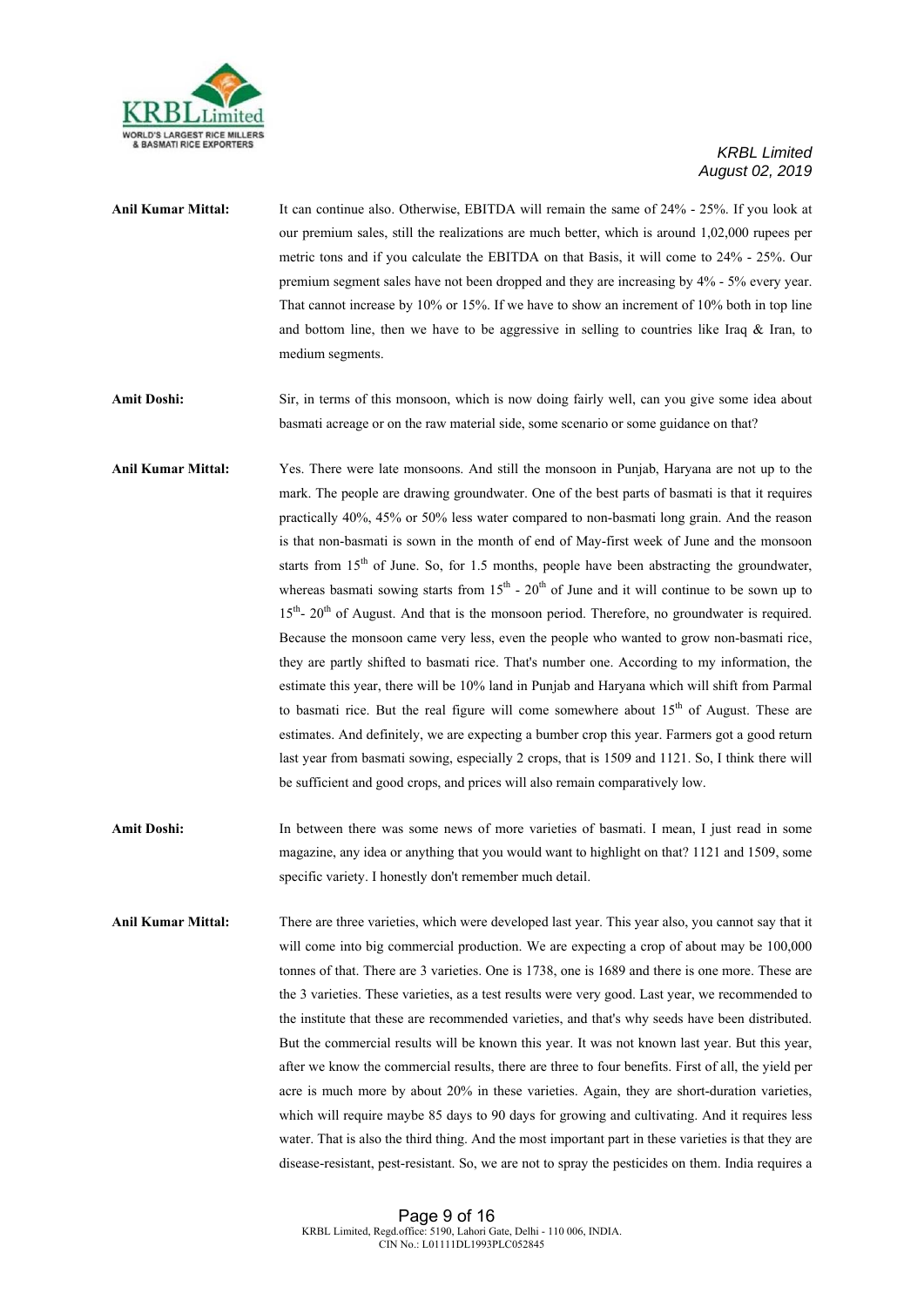

big change and that the total basmati production has to be pest-free. They will not have any diseases like neck blast, green hopper, etc. and we don't require to spray on the plants and there will be no pesticide residue in the paddy.

**Amit Doshi:** Okay, great. Sir, any non-basmati plans for growth in the current India? Our contribution is very low, I know, but just as a plan because of 8,000 crores anything on the non-basmati side that we are targeting?

- **Anil Kumar Mittal:** Non-basmati, we do a very small business. We do only value addition, minimum profit has to be 7%-8%. Otherwise, we don't touch any product. Whereas long grain and non-basmati profits are 3%-4%. But let me tell you, as far as exports are concerned, India has been badly hit by the expose of non-basmati rice. At one time, we have seen non-basmati rice to the tune of 8 million to 9 million tonnes primarily from South India. Because of the minimum support by the government, we have become uncompetitive. Most of the markets have gone back to Vietnam, Thailand, Pakistan and other countries, which have got a much cheaper, non-basmati rice over us. Up till March 2019, India provided us 5% subsidy on the export of non-basmati rice. At that time, the country a business of about 2.5 million to 3 million tonnes. And thereafter, I feel that there is no parity in the global market and exports have tremendously come down.
- Amit Doshi: Just one last question. In terms of income tax, everything is clear. Just wanted to know the cases which have been opened. Were they under normal scrutiny during those prior years? The normal, regular scrutiny, regular assessment or were they were opened for the first time?
- **Anoop Kumar Gupta:** No. The assessments were made. It was a search in our premises. So, because of the search, the last six years' cases were opened. They were all scrutinized under 143(3).

**Moderator:** Thank you. The next question is from the line of Amber Thakerja from Vachi India. Please go ahead.

**Amber Thakerja:** My question is any update on the non-rice product, how they are doing? Any plans for them? And on the rice business, because KRBL carries substantial inventory, and of course, sells throughout 12 months. From time to time, we hear that the paddy price is moving up, moving down. And I think nobody really knows how to correlate the difference in the paddy price with the product price that you are selling, especially for the lower grade price because I am guessing for the higher grade price, there is a lot of brand element to it so you don't move around pricing that much. But for the lower grade price of rice, I wonder if there is any correlation with what the current paddy price is. Any updates on or any guidance would be appreciated. Thank you.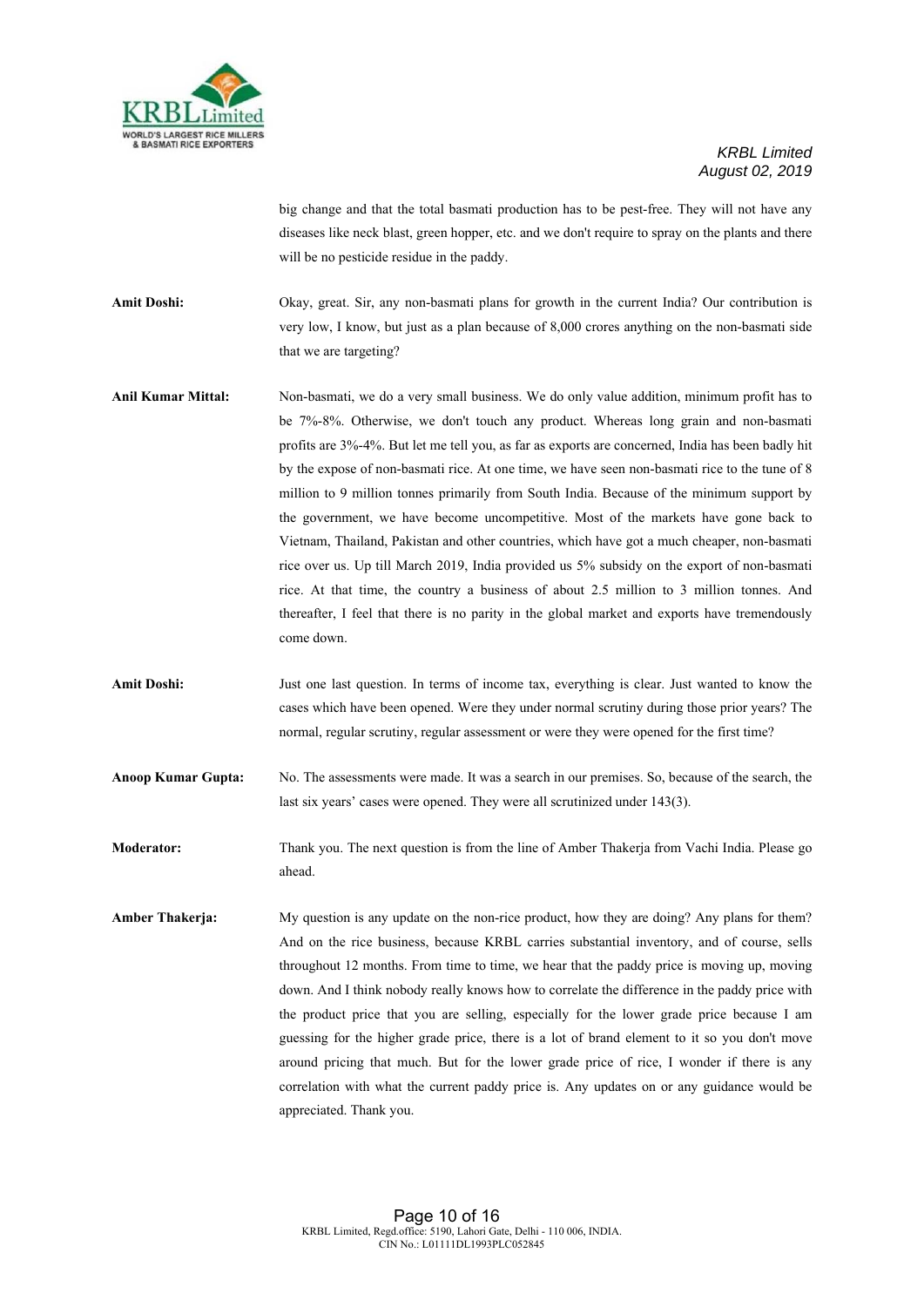

**Anil Kumar Mittal:** First of all, we have to look at our inventory. KRBL main front is aged rice. We may be 90% or 80% of the total basmati segment selling white rice untreated, neither steamed nor parboiled. 80% of our business are white rice or 90% is non-steam. So, we do natural rice and it is when a certain SKUs is for 1 year and certain SKUs is for 2 years. So as far as the stocks are concerned, we required to keep that stock. That is our strength of KRBL, and that is the reason we get so high a premium in the market, whether in domestic or whether in exports. That one thing should be clear. And it is chain. In spite of those type of fluctuations, our price remains constant. When it comes back down, then also our selling price is same; and when it goes very much high, then also our selling price is the same and that is the reason of 25% of EBITDA, number one.

> Number two, let me give you one information. July-August and September until next quarter, we are going to offload minimum 1 lakh tonnes of rice. So, whatever are the quantities showing as on 30th June, they will be lesser by 1-1.25 lakh tonnes. About 60,000 tonnes will go in export and about 50,000 tonnes will be sold in domestic. So we will be lesser by 110,000 tonnes. That is also quite a substantial quantity and that is why we say, as on  $30<sup>th</sup>$  September, our debt will be zero. Not only zero, we might be having INR100-200 crores surplus in the bank also for that time. That is point number one. Now, this is a question in the whole trade market. It's not just your question as an investor. Everybody says that how is KRBL able to sustain, when the new crop is coming, if you are having such old rice at a higher cost. Because they do not calculate that our selling prices are much more on a premium. See, you have to understand. You go to Dubai or you go here in India too, India Gate Classic, there are 20 other brands lying and I'm getting 50% higher realization than others. So that is our strength. You have to evaluate that.

- **Amber Thakerja:** Got it. And any news on the non-rice business, the Quinoa business that you had started? Any plans on that?
- **Anil Kumar Mittal:** Yes. Quinoa business, we were expecting that we will get a good response. But definitely, we couldn't get that good response. But it is progressing now. It is progressing, and we are quite hopeful for one simple reason that the Quinoa grown in Bolivia is much superior over the Indian Quinoa. And that was one of the reasons that we could not succeed in a very big manner in exports and Indian markets was also quite slow. Number two, we were expecting that Indian markets will accept the product because of the cost and because of its niche market and total consumption of India, we could not get those numbers which we were expecting. So Quinoa, we are still hopeful. It might take 2 year, It might take 3 year, but we will achieve because it is too hard to give up the people who started contract farming. And this year, our production is excellent. It is as at par with Bolivia. So we expect to do this year very good. By this year I mean from December, January, very good on Quinoa business. At least we should double it this year. This is my feeling.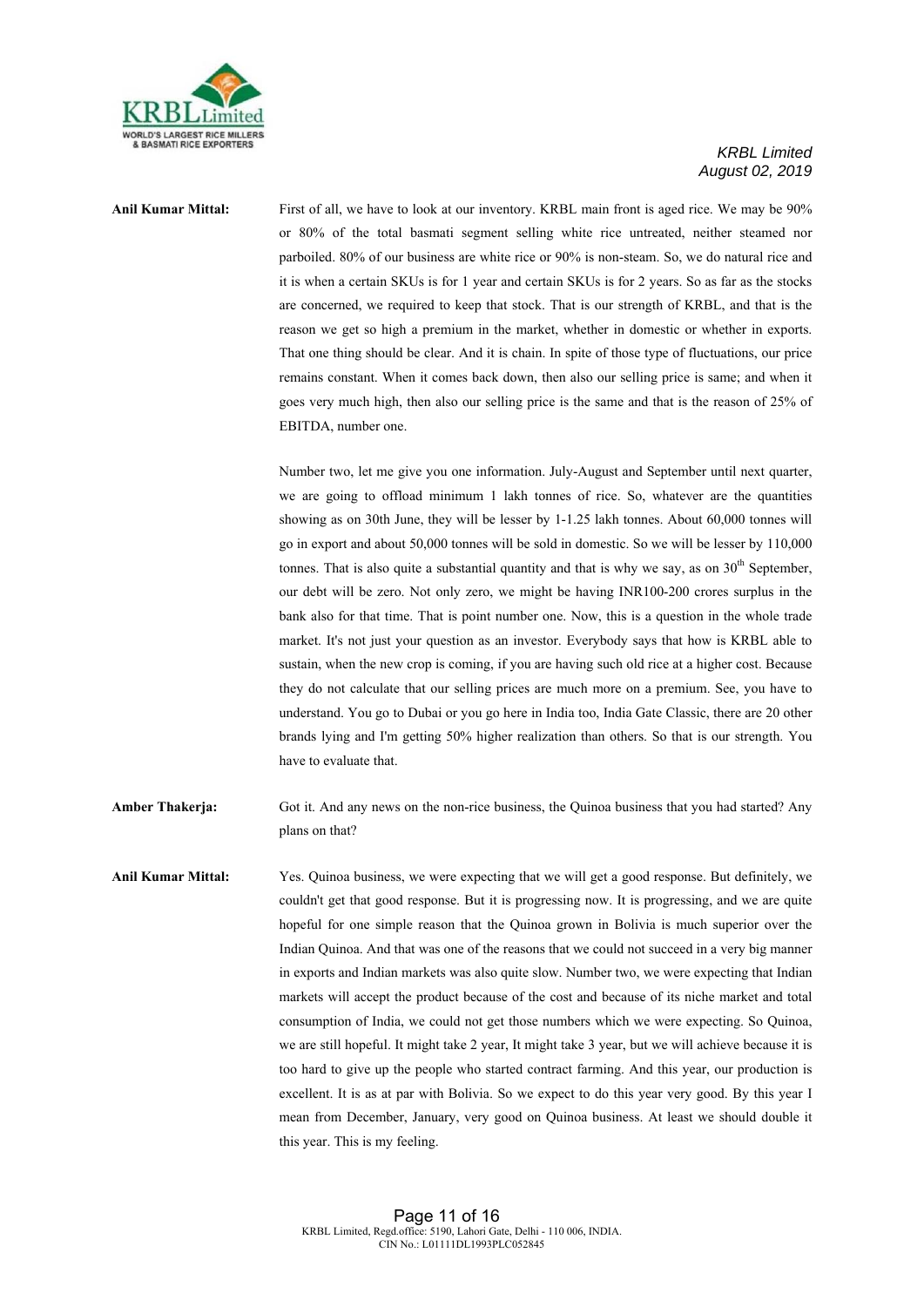

- **Moderator:** Thank you. The next question is from the line of Jagdish Singh from BA Capital. Please go ahead.
- **Jagdish Singh:** I just wanted to ask you about the quantities of rice in the domestic market. Although they are very good right now, but we used to have a time when we used to sell almost 1 lakh-1.25 lakh metric volumes around demonetization time. So how long do you think it will take to reach that kind of volumes?

**Anoop Kumar Gupta:** This quarter, we were at 85,000 tonnes and we are expecting the year to close at around 360,000-375,000 tonnes.

**Jagdish Singh:** And as far as this growth is concerned, is it coming from Classic? Or is it coming from low end brands in domestic market?

**Anoop Kumar Gupta:** No. Classic is also increasing, but Classic is increasing at a low pace. I am getting growth from the lower segments and middle segments. You have to see the socioeconomic things of India. In India, if you want to sell 200/kg of rice, the takers are very less. If you have to grow your numbers, you can grow in the middle segment only. Upper segment, yes, we are growing, but not at that speed. We are growing. Definitely, we are growing.

**Jagdish Singh:** So how much would be the growth in Classic because you had conducted these 2 rice campaigns, one in Diwali and one in Eid, which was focused only on Classic.

**Anoop Kumar Gupta:** Yes. Actually, it was 15% - 20% increase over last year if you talk of only Classic because of the campaigns. And the retailer penetration has increased by more than 40%-42% because of the sales team efforts and above the line advertisement.

**Jagdish Singh:** Alright.

**Anil Kumar Mittal:** So let me give you one answer to your question, which is important. We sell the majority in domestic. In head rice, our sale is of Indian Gate family: Indian Gate Super, Indian Gate Premium. That's a big sale. It's a big number, big quantity. The prices you look of that variety in the market, it is equivalent to the sale of other people of 1121. Profit is there in India Gate Classic, I believe. As Anoop said that Rs. 200 selling a staple food is not an easy joke. But if you look at the strength of India Gate, it's on India Gate Super; Tibar, Dubar and head rice, all the three. And if you look at the head rice of our Super, that is Pusa basmati rice, the price you will find more or less equivalent to other people selling 1121. That is the strength of India **Gate** 

**Jagdish Singh:** Sir, my second question is that I've heard that the Punjab government is pushing for MSP for maize and they want farmers to shift to maize. So, do you think, going forward, maybe 2-3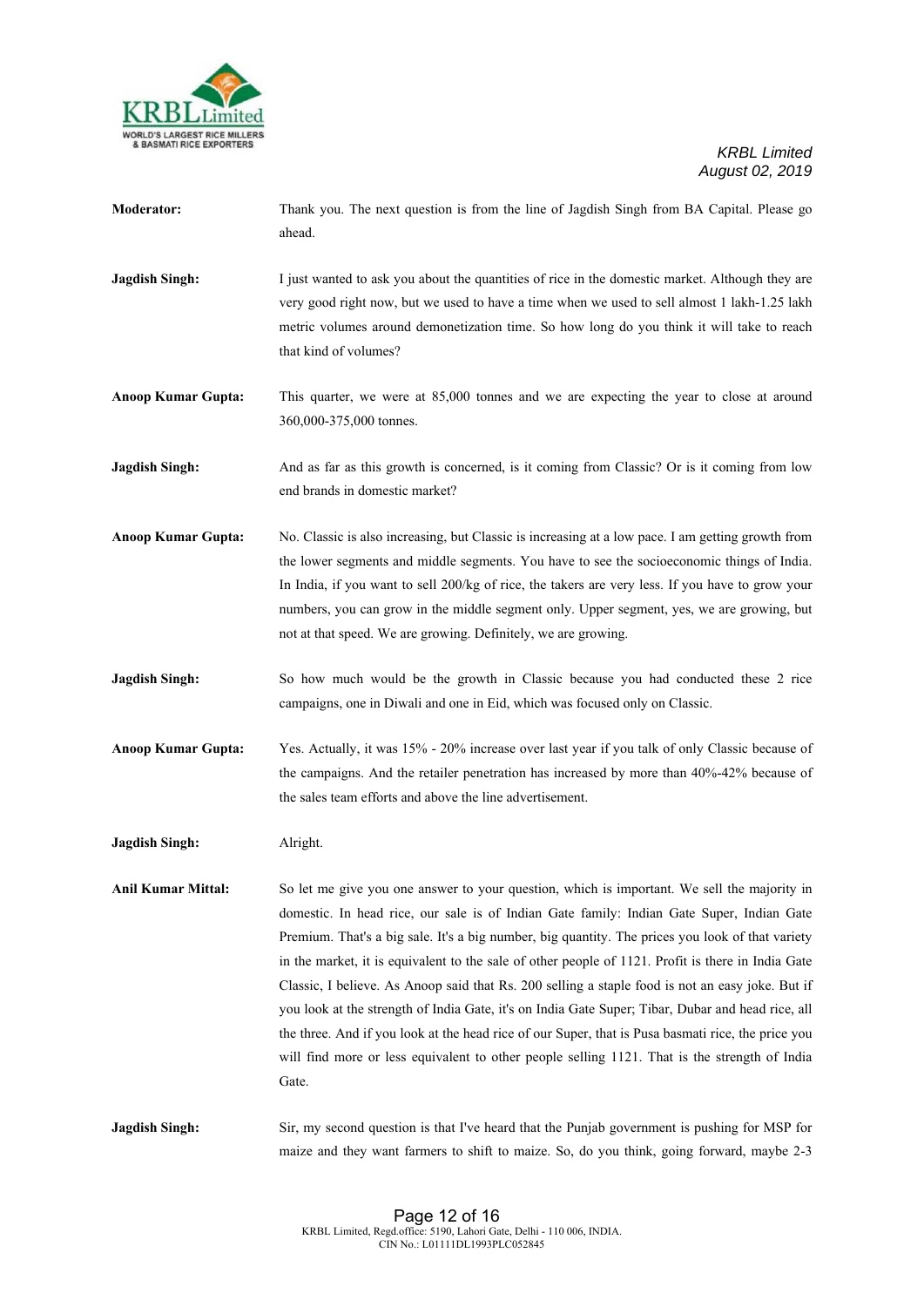

years down the line if MSP are given, do you think it might lead to reduction in basmati production?

**Anil Kumar Mittal:** See, let me tell you, first of all, we have given a letter to the Government that in last 5 years, I also gave a speech in Ph.D. Chamber where I told that we have been discussing since Modi Ji came into power in 2014 that we have to make farmer incomes to double. And I made a chart, whereas, today by growing Basmati rice, the farmer income has already increased to double. When I say income, it's not the revenue. Income is the net profit to the farmer. Let us say, he grows 1 acre of parmal rice and his net income after all expenses, fertilizers etc., he earns let us say Rs. 10,000 an acre net profit after medical, after everything what he spent in the year. Basmati rice gives him Rs. 20,000. So there is a 100% rise as far as the net income is concerned. So, basmati rice, day by day in Punjab, Haryana, it is increasing. Number two, nothing is going to convince the farmer, neither you or me, not the government, not the media. It is his last year returns. Whether sugarcane gave me a better return? Or the maize gave me a better return? Or basmati rice or non-basmati rice? Based on that, he decides that next year I'm going to sow basmati or non-basmati. That's number two.

> Now as far as Basmati is concerned, the prices of basmati totally depend upon demand and supply. Let us say if the export of basmati goes to 5 million tonnes and domestic, instead of 2.2 goes to 2.5 million tonnes, definitely, we'll pay a very good price for basmati because the area is limited, the quantities are limited. But let us say that remains stagnant and the production becomes 20% higher, next year, the farmer will not grow. He will grow 20% lesser. So this is a demand-and-supply thing.

> As far as maize is concerned, the government has given subsidies and quite encouraging because of one issue that is the ground level water. It used to be 20 years back at 40-50 feet, which have come down in some areas to 150-160 feet, in some areas up to 250 feet. That is a matter of concern to the government and they can do anything to save that. But our basmati also falls in the same bracket in conserving the ground level water.

**Jagdish Singh:** I also want to understand that in Haryana, they have blacklisted sowing of this rice, I don't know about basmati, but rice in certain areas. Is it correct?

**Anil Kumar Mittal:** Haryana is in more difficulty where the water level has gone down to 400-500 feet. Nonbasmati rice, they have definitely, not blacklisted but they have tried to curtail and be more strict on the farmer not to grow rice over there. But especially towards Jhansi, Hisar, Hansi these are the areas where water levels are going down. And it's not that big a news, but there are certain areas that the government is quite particular about it.

**Jagdish Singh:** Anilji, last year, you were mentioning that you're working with farmers to reduce the usage of pesticides & fungicides. Is there any marked shift which has happened this year?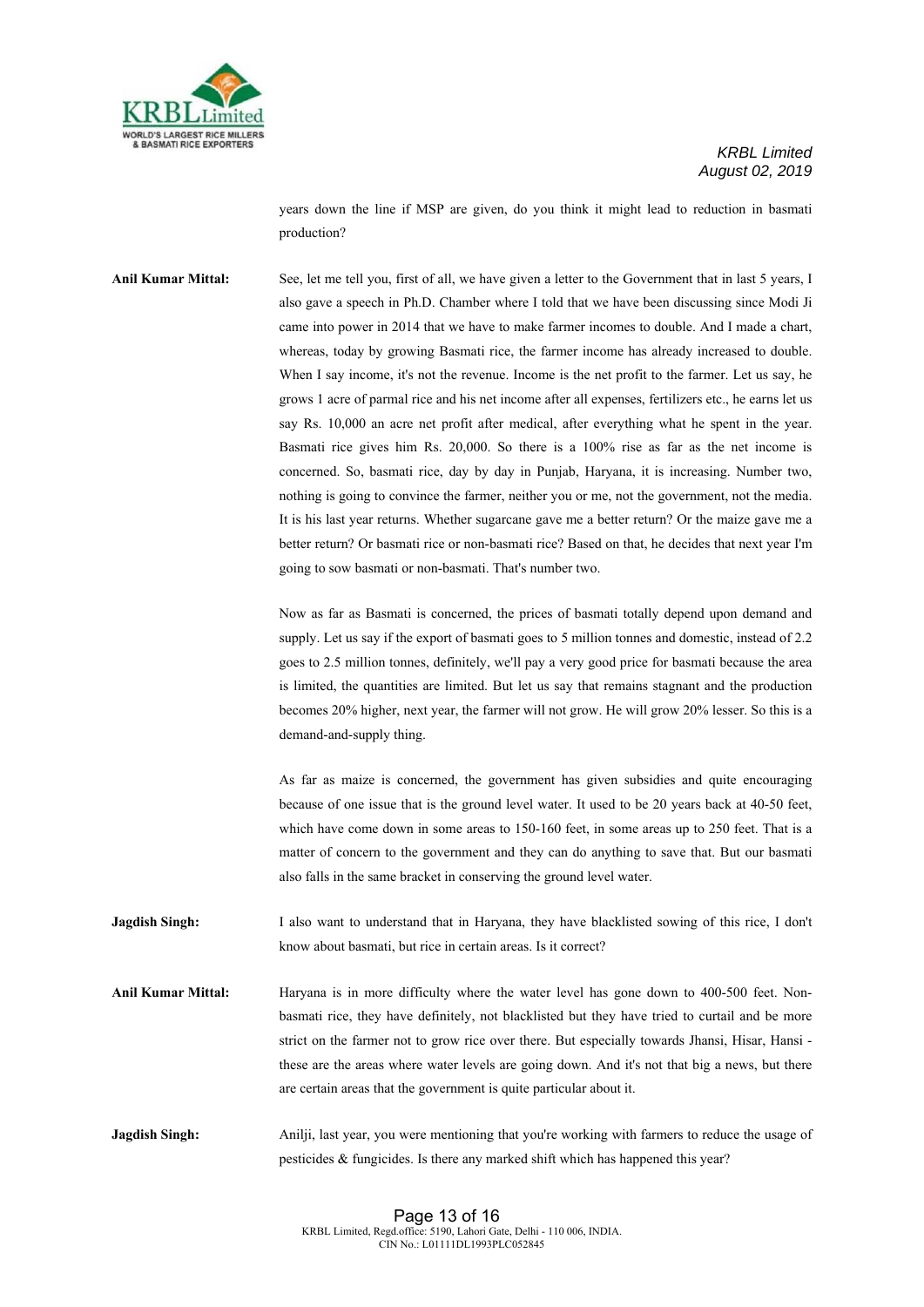

| <b>Anil Kumar Mittal:</b> | Yes. There has been a lot of improvement. Last year, we were not much successful. We did<br>this type of contact farming for about 40,000 tonnes of paddy where we thought we will be<br>receiving as per our farm extension services and all. But when we received the goods, it was<br>hardly 30% of the total of what we expected. So as far as our program was concerned of<br>KRBL, we were not quite successful. In spite of spending money doing kisan melas, doing so<br>much effort, it was 90% of the people who really worked hard on pesticide conservation or the<br>removal of the pesticides. But this year, in Punjab in special, not in Haryana, government itself<br>is taking part. The agriculture sector, if you would have gone through various articles, the<br>Punjab government this year is very active through the Ludhiana Agriculture University. And I<br>feel that Punjab will just give us a very good quantity of pesticide-free raw materials. |
|---------------------------|----------------------------------------------------------------------------------------------------------------------------------------------------------------------------------------------------------------------------------------------------------------------------------------------------------------------------------------------------------------------------------------------------------------------------------------------------------------------------------------------------------------------------------------------------------------------------------------------------------------------------------------------------------------------------------------------------------------------------------------------------------------------------------------------------------------------------------------------------------------------------------------------------------------------------------------------------------------------------------|
| <b>Moderator:</b>         | Thank you. The next question is from the line of Esha Marathe from ICICI Bank. Please go<br>ahead.                                                                                                                                                                                                                                                                                                                                                                                                                                                                                                                                                                                                                                                                                                                                                                                                                                                                               |
| <b>Esha Marathe:</b>      | Yes. My main question is that the ratings are downgraded from AA to AA minus.                                                                                                                                                                                                                                                                                                                                                                                                                                                                                                                                                                                                                                                                                                                                                                                                                                                                                                    |
| <b>Rakesh Mehrotra:</b>   | Yes.                                                                                                                                                                                                                                                                                                                                                                                                                                                                                                                                                                                                                                                                                                                                                                                                                                                                                                                                                                             |
| <b>Esha Marathe:</b>      | Yes. So what is the main reason for that?                                                                                                                                                                                                                                                                                                                                                                                                                                                                                                                                                                                                                                                                                                                                                                                                                                                                                                                                        |
| <b>Anoop Kumar Gupta:</b> | It was the ED attachment of that 15 crores property. That was the main reason for that.<br>Otherwise, as far as the financials of the companies are concerned, there is no issue at all.                                                                                                                                                                                                                                                                                                                                                                                                                                                                                                                                                                                                                                                                                                                                                                                         |
| <b>Esha Marathe:</b>      | Okay. But that matter will get over?                                                                                                                                                                                                                                                                                                                                                                                                                                                                                                                                                                                                                                                                                                                                                                                                                                                                                                                                             |
| <b>Anoop Kumar Gupta:</b> | Yes. We have obtained legal opinions and the matter should be over by next 3 to 4 months.                                                                                                                                                                                                                                                                                                                                                                                                                                                                                                                                                                                                                                                                                                                                                                                                                                                                                        |
| <b>Esha Marathe:</b>      | So, by that time, the ratings are supposed to get updated again?                                                                                                                                                                                                                                                                                                                                                                                                                                                                                                                                                                                                                                                                                                                                                                                                                                                                                                                 |
| <b>Anoop Kumar Gupta:</b> | By that time, they are under watch.                                                                                                                                                                                                                                                                                                                                                                                                                                                                                                                                                                                                                                                                                                                                                                                                                                                                                                                                              |
| <b>Rakesh Mehrotra:</b>   | Our annual surveillance is due. So, looking at our performance, we are hoping for a better<br>rating this time around.                                                                                                                                                                                                                                                                                                                                                                                                                                                                                                                                                                                                                                                                                                                                                                                                                                                           |
| <b>Moderator:</b>         | Thank you. The next question is from the line of Varun Goenka from Reliance Mutual Fund.<br>Please go ahead.                                                                                                                                                                                                                                                                                                                                                                                                                                                                                                                                                                                                                                                                                                                                                                                                                                                                     |
| Varun Goenka:             | Sorry to come back. I just wanted to clarify, Anoopji. You mentioned 3,67,000 tonnes<br>approximately of domestic sales this year, right?                                                                                                                                                                                                                                                                                                                                                                                                                                                                                                                                                                                                                                                                                                                                                                                                                                        |
| <b>Anoop Kumar Gupta:</b> | Yes and we expect about 4 lakhs in this year, yes.                                                                                                                                                                                                                                                                                                                                                                                                                                                                                                                                                                                                                                                                                                                                                                                                                                                                                                                               |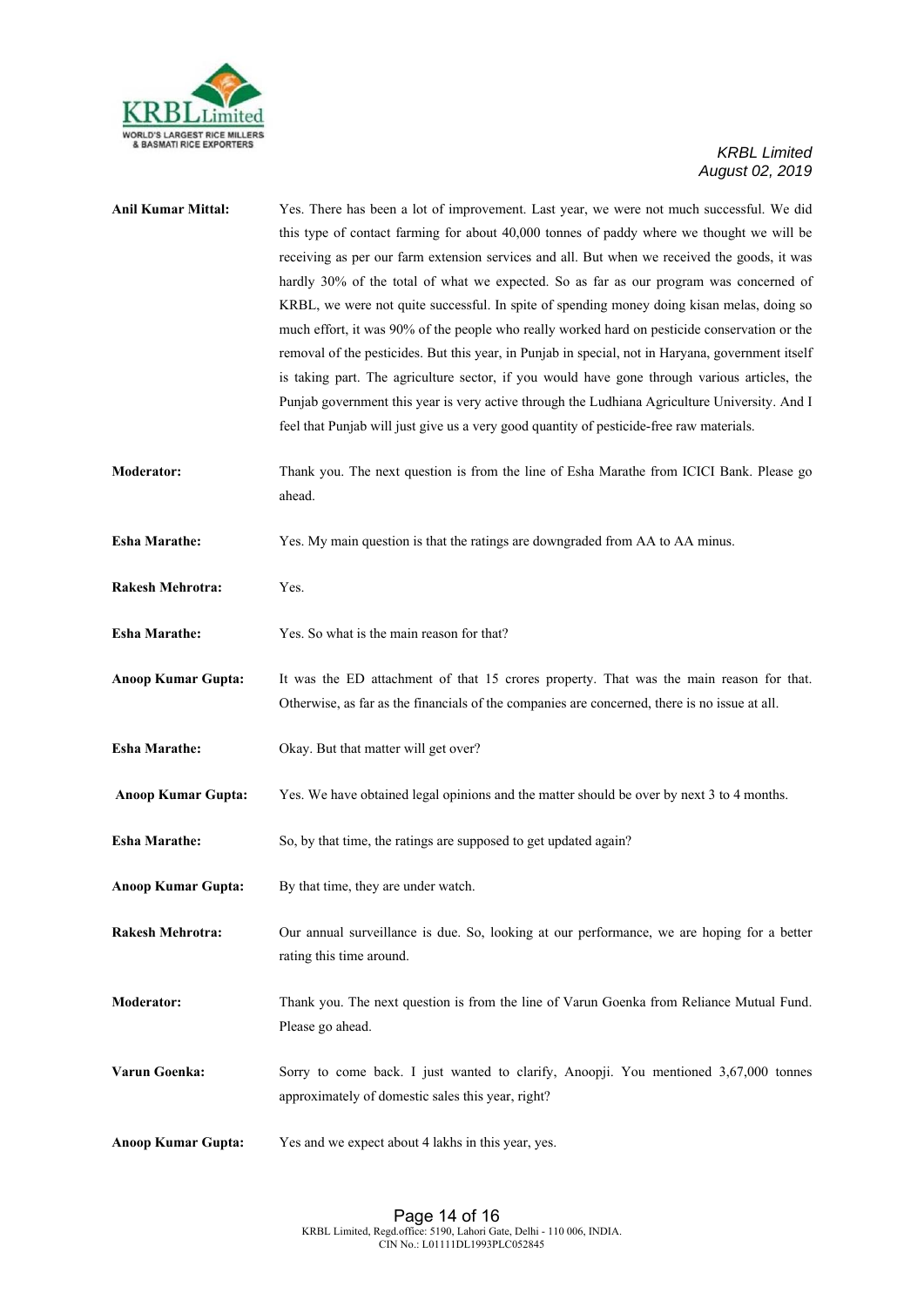

**Varun Goenka:** 3,67,000 tonnes have already been done in the last four quarters. So are you saying by March '20, we can reach 4 lakh tonnes, right?

**Anoop Kumar Gupta:** Yes. By March '20, 4 lakh tonnes.

**Varun Goenka:** And I think Anoopji, you mentioned something about 5 million tonnes, we can reach in our exports? I think I didn't hear that properly, what was that?

- **Anil Kumar Mittal:** No. I told that when we can reach from 5 Million tonnes in 2020, and we have reached today at 4.4 million tonnes in 2019, then I expect that in a year or two, we will be reaching to 5 million tonnes. Export market is going to reach 5 Million tonnes for export market to reach this year or next year, and one of the main reason is that the sanction on Iran. And Iran requires 2.2 million tonnes of rice, he doesn't have money, neither euro nor dollar. We have an advantage of the rupee payment mechanism, that is a very big advantage. And we feel 90% of the rice will go from India. So Iran demand alone can increase by 200,000-300,000 tonnes.
- Varun Goenka: Absolutely, sir. Sir, non-Middle East, we were seeding our market. How are we seeing the traction there? We are leaders in other areas also, in other geographies also.
- Anil Kumar Mittal: I will tell you other markets are doing well. They are growing with the right pace of 6% to 7% every year. South Africa is a good market. All of Eastern Africa have started importing rice. West Africa also started importing rice. Mauritius, Seychelles, they are big markets. America which was the market of 30,000-40,000 tonnes. This year, they will be doing about 1,25,000 tonnes. Only concern, if there is one, the European market. Europe used to import 300,000- 3,50,000 tonnes from India. That has fallen due to the pesticide restrictions, which we think, if we get the crop of 200,000-400,000 tonnes, then we will capture that market back again from Pakistan. In spite of those challenges, today also, we have done a very good business of 150,000 tonnes with the European countries.
- **Varun Goenka:** My best wishes, sir. I hope these next 4, 6 months, all the issues are resolved so that we can entirely focus on growth.

**Moderator:** Thank you. The next question is from the line of Amay Kulkarni from Candor Investment. Please go ahead.

**Amay Kulkarni:** I was able to join a little late. Sir I wanted to ask what is the status of the IT tax demand, sir, that we had?

**Anoop Kumar Gupta:** Our submissions to the CIT is complete and we are awaiting the order. And we are quite hopeful as per our lawyers and chartered accountants that we should get a favorable order and order is expected any day. Within this month we should get the order.